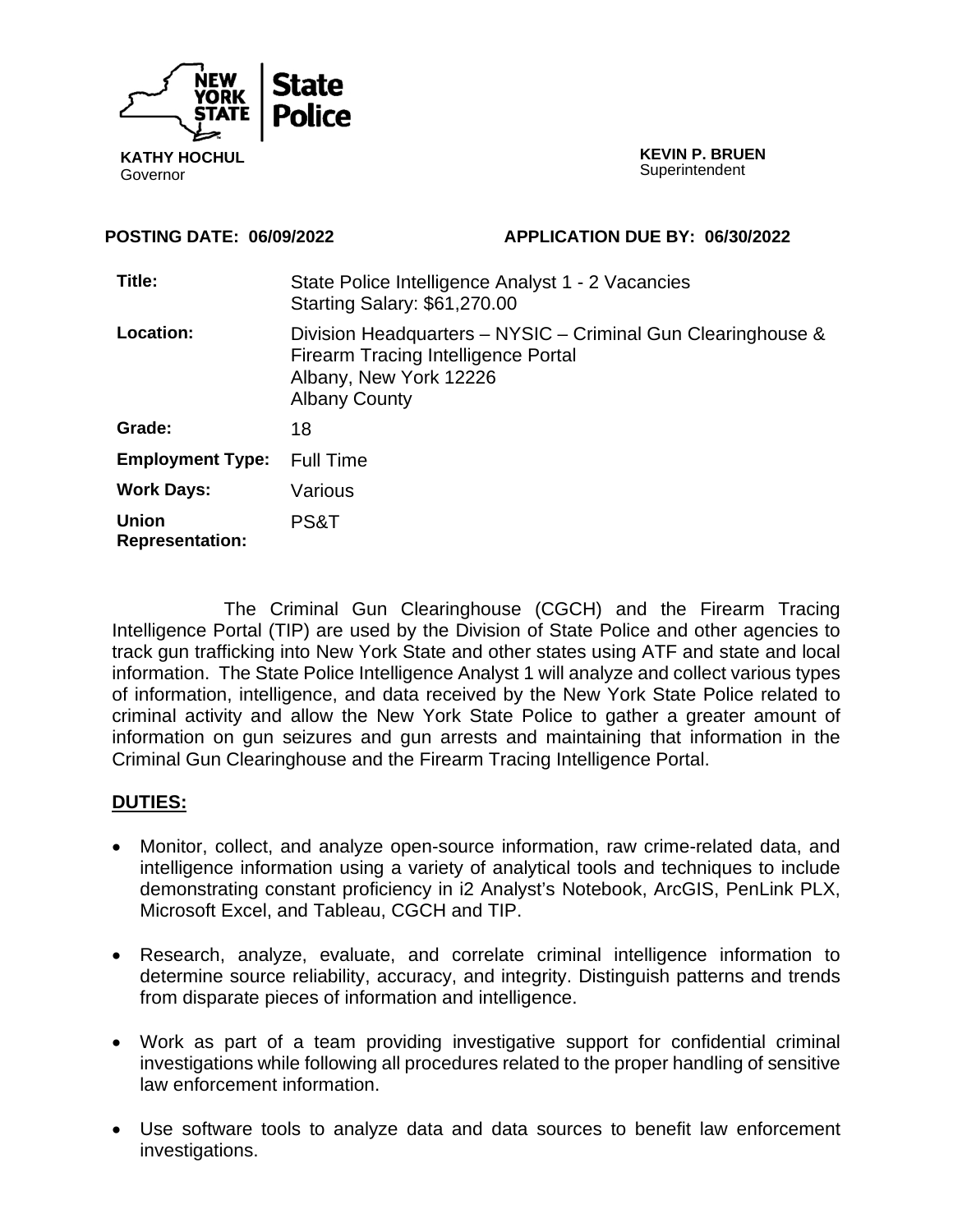# **DUTIES (continued):**

- Test and validate computer hardware, software, and analytical tools using established procedures.
- Collect and disseminate intelligence data and shares those data resources.
- Conduct peer review of other State Police Intelligence Analyst's analysis and findings.
- Compose descriptive intelligence reports, both tactical and strategic, using analytical techniques and methods that document research, analysis, and tools utilized in investigative support and intelligence analysis with a focus on crime gun intelligence, firearm recovery statistics, firearm trafficking trends, and analysis of firearm trafficking around New York State.
- Serve as a liaison with internal and external groups and individuals at the federal, State and local levels, to provide analytical assistance with a focus on crime guns and firearms trafficking.
- Respond to major criminal investigations by providing information sharing support to federal, State, local and tribal agencies.
- Provide oral and written briefings on current criminal threat environments and other topics as requested with a focus on crime gun intelligence and firearms trafficking.
- Organize and maintain confidential, sensitive, and open-source case data, databases, and files.
- Testify in courtroom proceedings as required.
- Complete computer hardware, software, and electronic research to locate information and data that can be utilized to further the investigation process.
- Review current best practices and attend seminars, trainings, courses, or professional meetings to stay abreast of developments within the fields of intelligence and crime analysis.

# **MINIMUM QUALIFICATIONS:**

 Bachelor's degree in the following or closely related fields of study: psychology, criminology/criminal justice, law, sociology, geography, geographic information systems, military studies, mathematics, telecommunications, chemistry, language (various), global studies, history, or intelligence studies, AND two (2) years of experience which must include critical data or intelligence analysis, including opensource intelligence research with preparation and presentation of intelligence reports and briefings for an organization in the military, private or public sector; conduct of homeland security, terrorism or counter terrorism analysis and assessments in a law enforcement, intelligence, or homeland security organization.